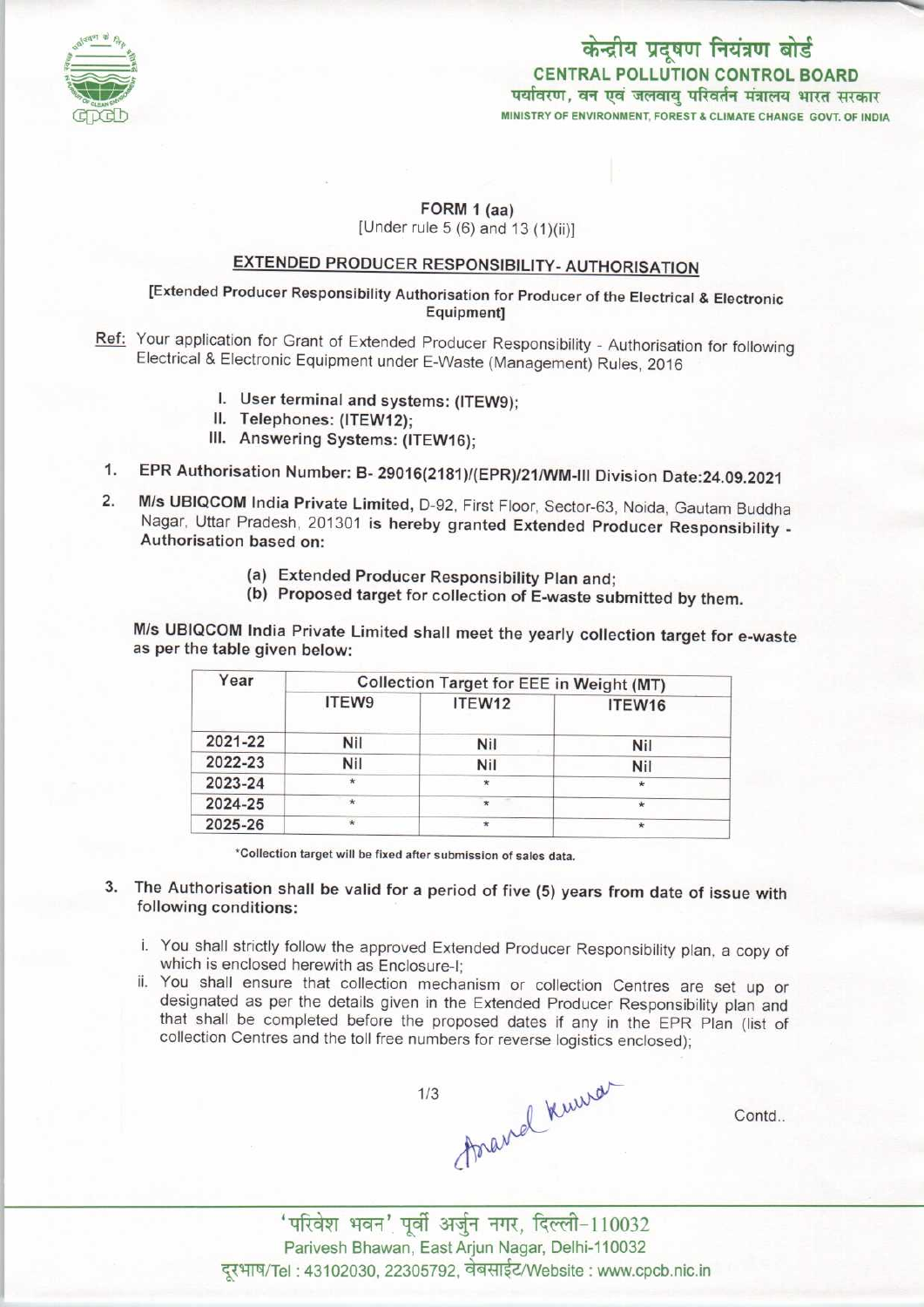

From Pre-Page....

- iii. You shall ensure that all the collected e-waste is channelized to PRO M/s Hulladek Recycling Pvt. Ltd., 4 D.L. Khan Road, Block B, Flat-401.4th Floor, Kolkata-700025 and records shall be maintained at PRO and your end;
- iv. You shall maintain records, in Form-2 of these Rules, of e-waste and make such records available for scrutiny by Central Pollution Control Board;
- v. You shall file annual returns in Form-3 to the Central Pollution Control Board on or before 30<sup>th</sup> day of June following the financial year to which that returns relates.

# vi. General Terms & Conditions of the Authorisation:

- a. The authorisation shall comply with provisions of the Environment (Protection) Act, 1986 and the E-waste (Management) Rules.2016 made there under;
- b. The authorisation or its renewal shall be produced for inspection at the request of an officer authorised by the Central Pollution Control Board;
- c.Any change in the approved Extended Producer Responsibility plan should be informed to Central Pollution Control Board within 15 days on which decision shall be communicated by Central Pollution Control Board within sixty days;
- d. It is the duty of the authorised person to take prior permission of the Central Pollution Control Board to close down any collection centre/points or any other facility which are part of the EPR plan;
- e. An application for the renewal of authorisation shall be made as laid down in subrule (vi) of rule of 13(1) the E-Waste (Management) Rules, 2016;
- f.The Board reserves right to cancel/amend/revoke the authorisation at any time as per the policy of the Board or Government.

#### vii. Additional Conditions: -

- a)That the applicant will submit annual sales data along with annual returns;
- b)That the applicant has to ensure that the addresses of collection points provided by them in their EPR Plan are correct and traceable and the collection points/centres are functional;
- c)That the applicant will submit revised application for grant of EPR Authorisation in case of applicant adding/changing PRO or changing its EPR Plan;

 $2/3$ 

Contd...

Aravel Kuman